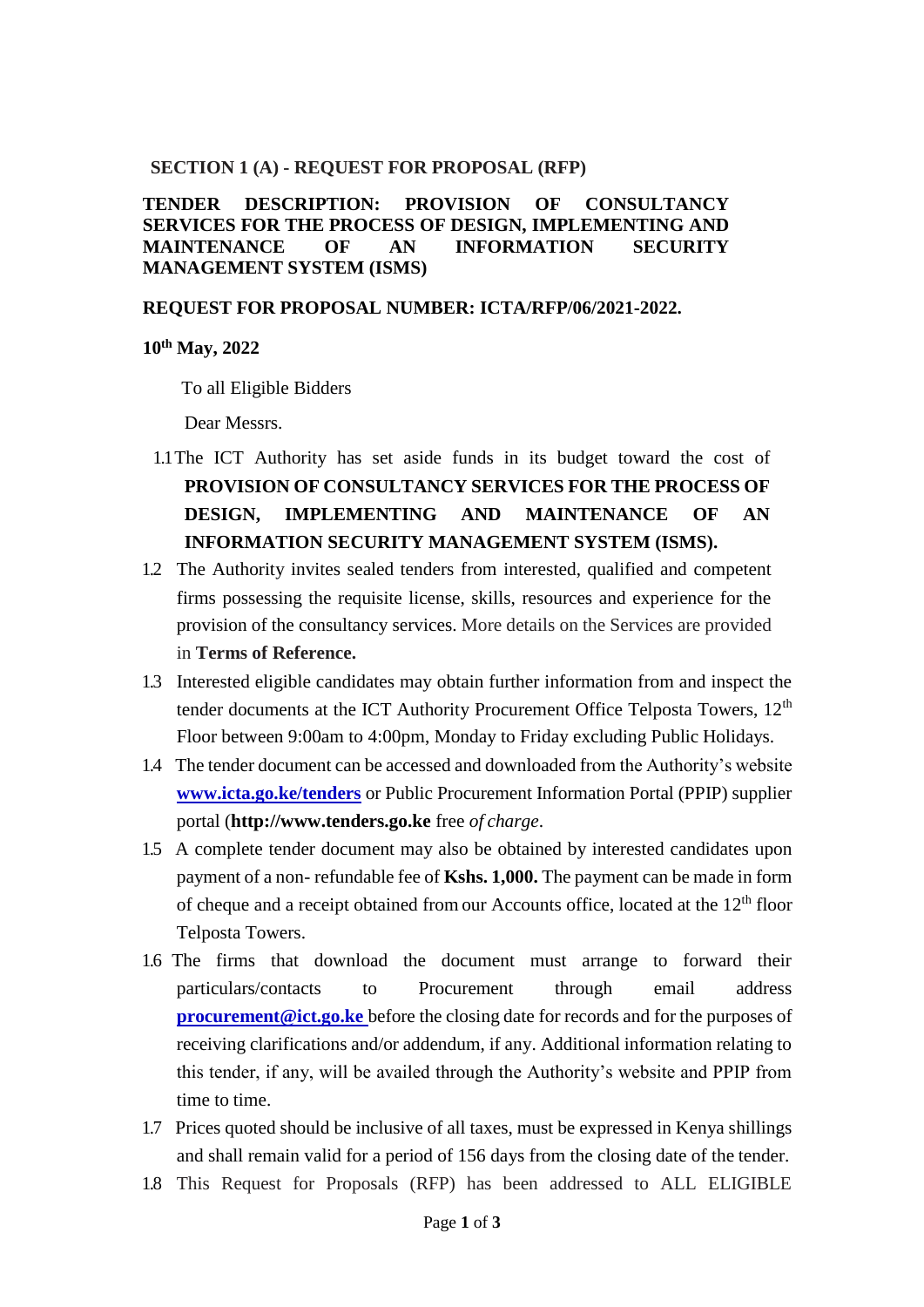BIDDERS.

- 1.9 If a Consultant is a Joint Venture (JV), the full name of the JV shall be used and all members, starting with the name of the lead member. Where sub-consultants have been proposed, they shall be named. The maximum number of JV members shall be specified in the TDS.
- 1.10 It is not permissible to transfer this RFP to any other firm.
- 1.11 A firm will be selected under Quality Cost Based (QCBS) Selection method and in a format as described in this RFP, in accordance with the Public Procurement and Asset Disposal Act 2015, a copy of which is found at the following website: **[www.ppra.go.ke.](http://www.ppra.go.ke/)**
- 1.12 Details on the proposal's submission date, time and address are provided in the ITC 18.5 of the Data Sheet.
- 1.13 The: Section 1: Letter of Request for Proposals

Section2: Instructions to Consultants and Data Sheet Section3: Technical Proposal Standard Forms Section 4: Financial Proposal Standard Forms Section 5: Terms of Reference Section 6: Standard Forms of Contract ([Select: Time-Based or Lump-Sum])

- 1.14 Tenders shall be **TAPE BOUND**, paginated and serialized in the correct sequence.
	- 1.15 Duly completed RFP documents, in a plain sealed envelope marked; "**RFP for PROVISION OF CONSULTANCY SERVICES FOR THE PROCESS OF DESIGN, IMPLEMENTING AND MAINTENANCE OF AN INFORMATION SECURITY MANAGEMENT SYSTEM (ISMS): RFP. NO. ICTA/RFP/03/2021- 2022** should be mailed to the address below or deposited in the ICTA tender box on the  $12<sup>th</sup>$  Floor, Telposta Towers Kenyatta Avenue Entry on or before **10th May, 2022** at **10.00 a.m.**
- 1.16 The Technical and Financial proposals should be enclosed in separate envelopes clearly marked as shown below before enclosure in an outer envelope:
- i. **Technical proposal: PROVISION OF CONSULTANCY SERVICES FOR THE PROCESS OF DESIGN, IMPLEMENTING AND MAINTENANCE OF AN INFORMATION SECURITY MANAGEMENT SYSTEM (ISMS)**
- **ii. Financial proposal: PROVISION OF CONSULTANCY SERVICES FOR THE PROCESS OF DESIGN, IMPLEMENTING AND MAINTENANCE OF AN INFORMATION SECURITY MANAGEMENT SYSTEM (ISMS)**
- **iii.** Technical Proposals will be opened immediately thereafter in the presence of bidders or representatives who choose to attend at ICT Authority, Telposta Towers, 12th Floor Boardroom.